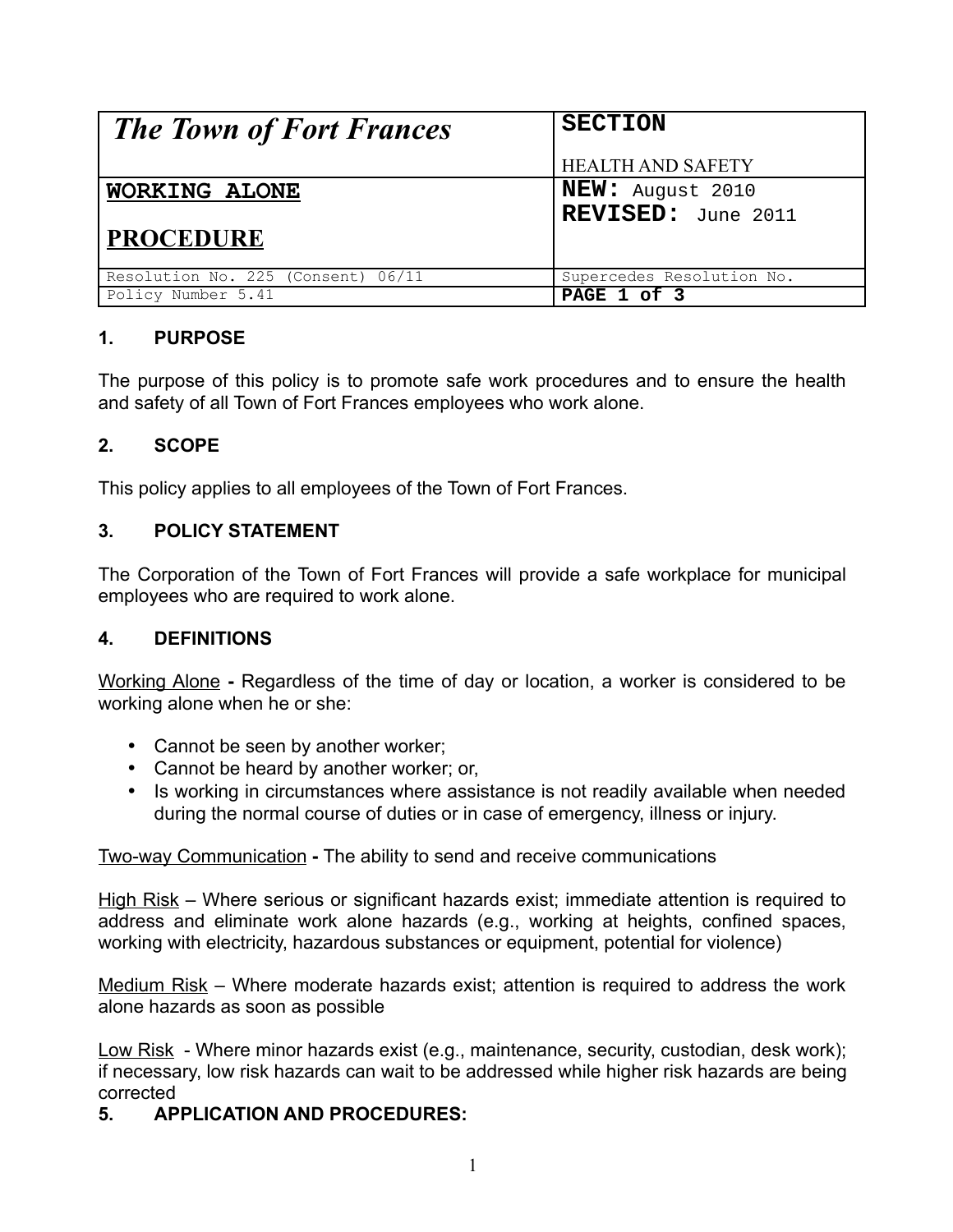Many jobs have working alone situations. Employees and their supervisors must work together to develop safe work procedures. It is essential that the working conditions or circumstances that present high foreseeable personal safety risks be assessed so the probability of misfortune can be minimized.

Working alone situations shall be identified and assessed cooperatively by supervisors and their employees, and a member of the Joint Health and Safety Committee if requested. Work alone assignments will be evaluated on a case-by-case basis, considering the following risk factors:

- (a) Tasks and associated hazards involved in the work to be performed;
- (b) Consequences resulting from a "worst case" scenario;
- (c) Likelihood for other persons to be in the area;
- (d) Possibility that a critical injury or incident could prevent the employee from calling for help or leaving the workplace;
- (e) Emergency response time;
- (f) Worker's training and experience;
- (g) Worker's physical limitations or medical conditions;
- (h) Effects of implementing appropriate safeguards;
- (i) Frequency of job supervision;
- (j) Time or shift when the job is to be done; and,
- (k) Whether the worker is accustomed to working alone.

#### **6. SAFETY PLAN**

Each department will be responsible for creating written working alone plans specific to their departmental needs. Safety plans shall include:

- (a) Identification of the risks or hazards associated with the work to be performed or the environment where the work is to be done;
- (b) Identification of any applicable legislation surrounding the task to be performed (e.g., confined space entry, working on live electrical conductors)
- (c) Procedures to eliminate or minimize the identified risks (e.g., buddy systems, training);
- (d) Methods of communication by which the workers can secure emergency assistance, and how emergency assistance will be provided in the event of incidents or accidents;
- (e) The length of time a worker may be out of contact with a supervisor (i.e., the frequency of regular communications); and,
- (f) Confirmation where and when working alone is permitted.

Working alone safety plans shall be reviewed by the Joint Health and Safety Committee. The committee may wish to make recommendations concerning safe work procedures and the provision of assistance to employees at risk due to infrequent supervision, intermittent communication, or physical isolation.